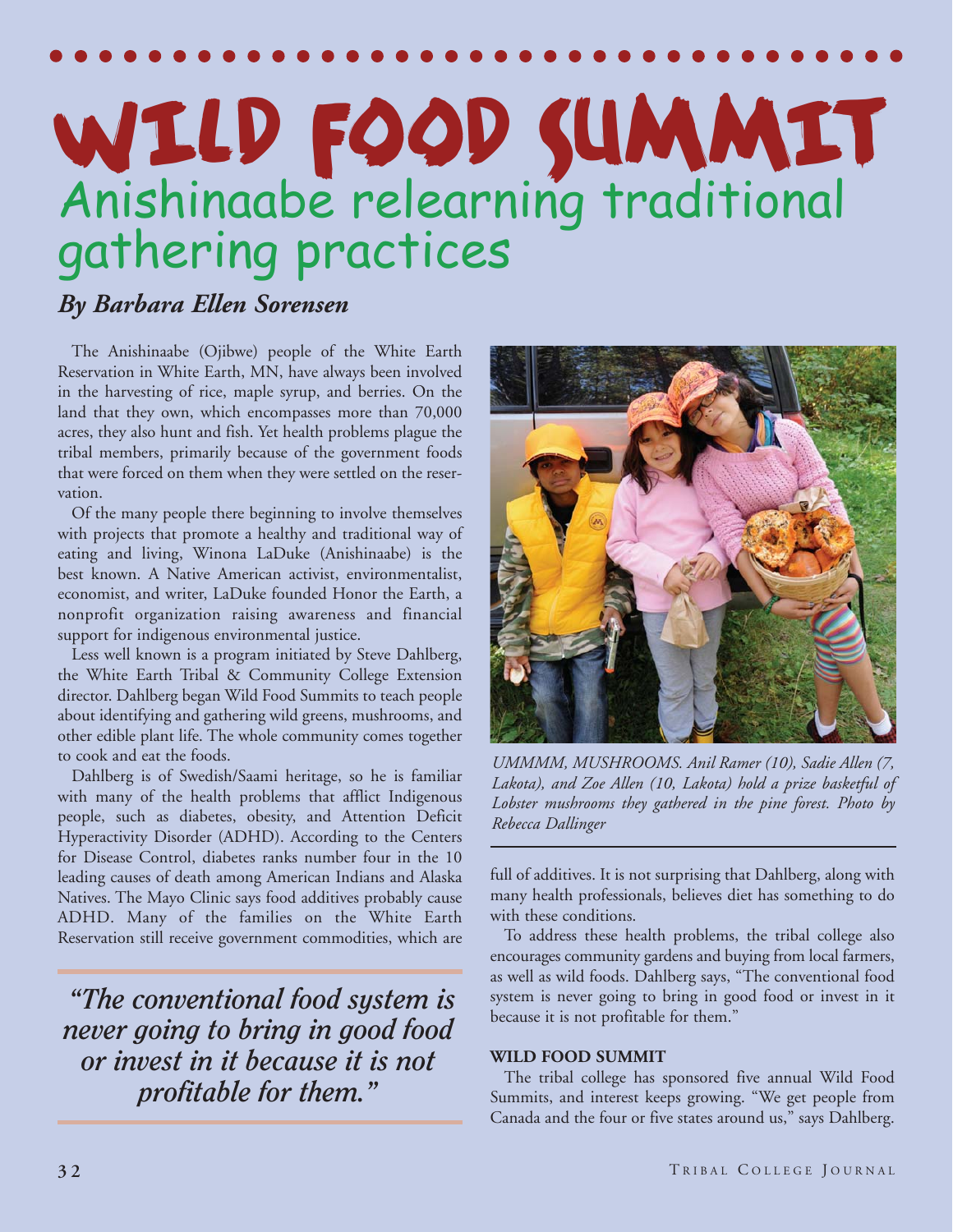"We are relatively thin on local people." When asked why this is, he says it is hard to change the paradigm of thinking about food, especially among adults who have been brought up on government commodities and assume diabetes is a fact of life.

"We're just not on their register quite yet," he states. "The local people are primarily involved with harvesting rice, maple syrup, and berries. We are trying to re-educate them in the knowledge that was lost years ago with assimilation. The people need to know there are other foods rich in nutrients, which can be foraged from their land."

Dahlberg focuses on the foraging and gathering component of food. "The other knowledge—rice, maple syrup, berries is in no danger of disappearing, which is why I chose to look at the different foods necessary to a healthy diet. I recognized that people needed more detailed knowledge of gathering wild edibles."

People who attend the summits get the message. Two Lakota girls at the Wild Food Summit discussed their experience. "At the Wild Food Summit I liked that most of it we gathered ourselves and made," says Zoe, a 10-year-old fifth grader. "I learned how to get to the edible part of cattails the inner part. It tastes kind of cinnamon-y." She also likes sumac lemonade. "I don't really want pop anymore. I don't eat as much junk food and don't like it much," she says. "Now I know what things are and how to look for wild edibles."

"I liked the wild rice. It is kind of crunchy," says Sadie, a seven-year-old first grader. "In the garden I like the potatoes, our beets, and carrots. With beets you have to cook them and then you could put vinegar on them. My favorite tea is raspberry leaf."

To garner more interest from locals, Dahlberg hired Robert Shimek, who also works with Winona LaDuke on some of her sustainability projects. Shimek (Red Lake Band of Ojibwe) grew up on White Earth Reservation and having lived here his entire life, has a vested interest in spurring this effort forward. They are also trying to involve people from Red Lake, Fond du Lac, Turtle Mountain, and other surrounding reservations.

Shimek attended his first Wild Food Summit three years ago. "I remember how incredibly good I felt after eating wild foods," he says. "I believe that wild foods are alive in a way that other foods are not. This was my driving consideration behind wanting to help make this project work and to share the gift with others."

#### **RESTORATIVE KNOWLEDGE OF HEALTHY EATING**

The 2010 summit attracted more than 100 people, including about 15 from White Earth. Dahlberg says this is about a 30% increase from the previous year's local participation. "We will continue to build on that constituency," Shimek says. "The locals will benefit the most from it."



*CATTAIL STIR-FRY. The Wild Food Summit focuses on nutritious foods that can be foraged locally. Photo by Tammy Bellanger*



*CHICKEN. The chicken was wrapped in local burdock leaves before it was cooked in the fire pit. Photo by Tammy Bellanger*

In addition to trying to increase the local participation, Dahlberg is beginning to focus on very young children in the local Head Start program. "If you don't get kids before the age of six, you're not going to alter their eating habits."

When asked why the effort to get more local people involved is so important, Shimek states, "I think the benefits of an effort like this is coming to know wild foods intimately and how healthy they are for all of us, not only physically, but